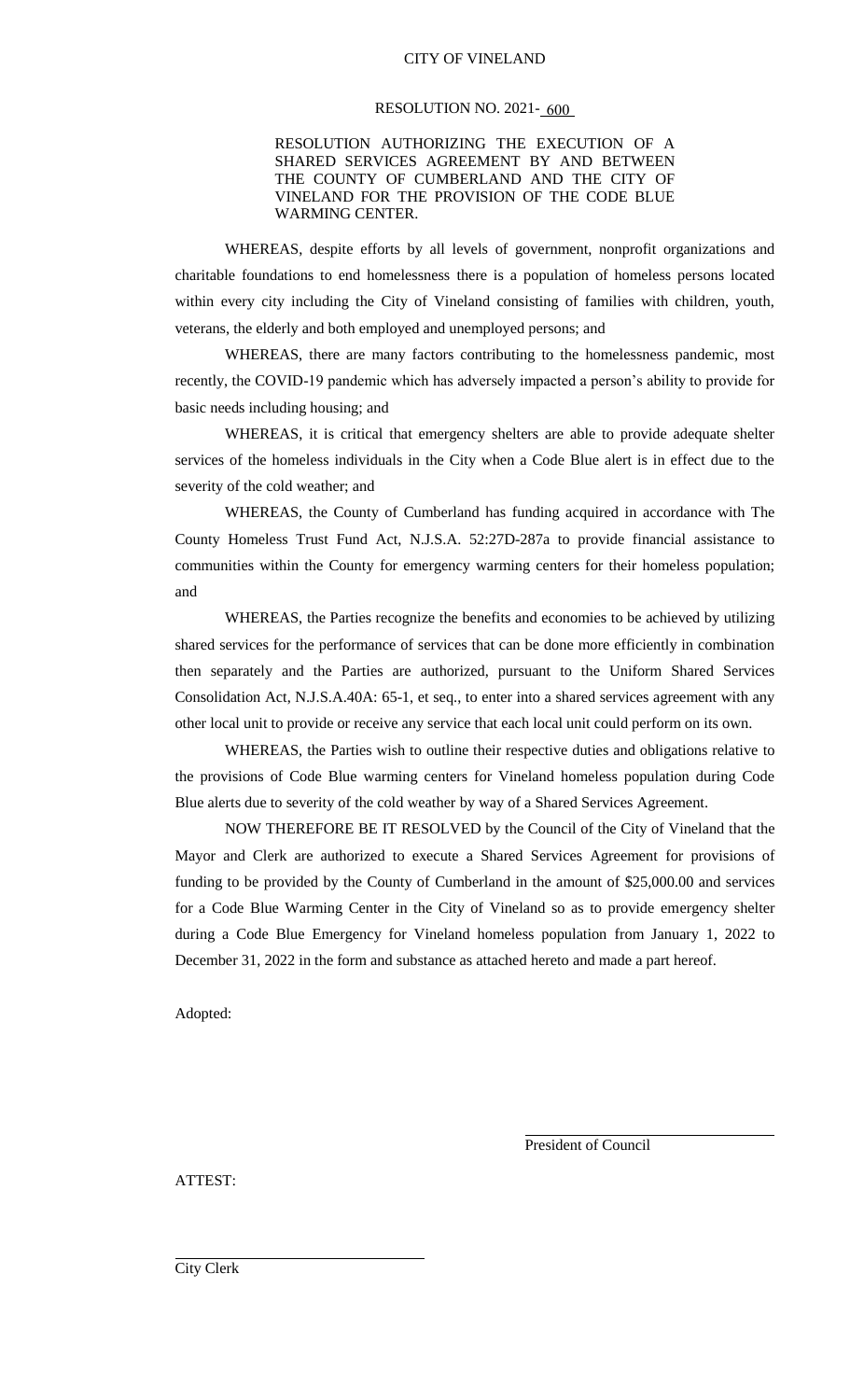# **BETWEEN THE COUNTY OF CUMBERLAND AND THE CITY OF VINELAND REGARDING "CODE BLUE" WARMING CENTER**

**SHARED SERVICES AGREEMENT**

This Agreement is made on this \_\_\_\_\_\_\_ day of \_\_\_\_\_\_\_\_\_\_\_\_\_\_\_\_\_\_\_\_\_\_\_, 2021 by and between the **COUNTY OF CUMBERLAND**, a body corporate and politic of the State of New Jersey, whose address is 164 West Broad Street, Bridgeton, NJ 08302 (hereinafter **"CUMBERLAND"**) and the **CITY OF VINELAND**, a public body corporate and politic of the State of New Jersey, whose address is 640 E. Wood Street, PO Box 1508, Vineland NJ 08362 (hereinafter **"VINELAND"**).

## **WITNESSETH:**

WHEREAS, the County of Cumberland has a tradition of providing financial assistance to its member municipalities such as the City of Vineland; and

WHEREAS, in particular, assistance for those programs within Cumberland County that provide services to individuals and families who are homeless, at-risk of becoming homeless, or whose homes are unable, either permanently or temporarily, to provide a sufficient heating source when weather conditions in the County have temperatures of 32 degrees Fahrenheit or lower, or the National Weather Service wind chill temperature will be zero degrees Fahrenheit or less for a period of 2 hours or more and which are known as "Code Blue" warming Centers; and

WHEREAS, one such "Code Blue" warming center (Center) is located within or provides such services to those individuals within the City of Vineland; and

WHEREAS, the County of Cumberland is desirous of entering into a shared services agreement with the City of Vineland to outline the shared responsibility and levels of participation that the local units have with respect to addressing Code Blue alerts and providing responsive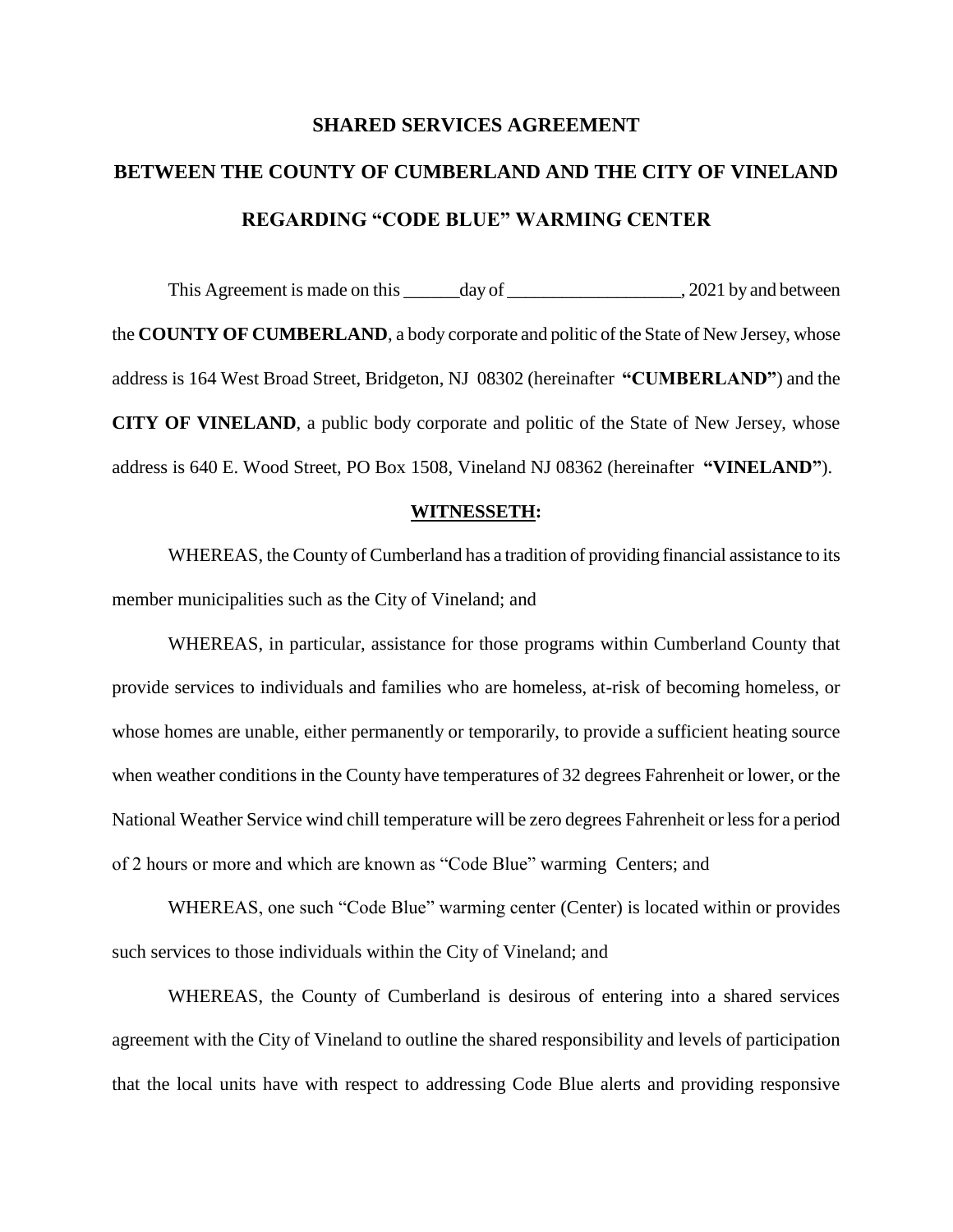services; and

WHEREAS, the "Uniform Shared Services and Consolidation Act " (N.J.S.A. 40:65A-1 et seq.) provides that local units of government may enter into a contract for the joint provision of any service which either party to said agreement is empowered to render or perform within its own jurisdiction;

NOW, THEREFORE, in consideration of the mutual promises contained herein, and for other good and valuable consideration, the parties agree as follows:

1. All of the above recitals are incorporated herein by reference as if repeated at length.

# 2. **CUMBERLAND** shall allocate the amount of **TWENTY-FIVE THOUSAND**

**(\$25,000.00) DOLLARS** to **VINELAND** to be used exclusively for the provision of services that directly support the Center and the homeless individuals solely located within the City of Vineland. CUMBERLAND shall not cause and/or direct any municipality, agency or other entity or person to deliver homeless individuals from locations outside of the boundaries of the City of Vineland in order to assure the health and safety of the homeless individuals at the Code Blue Warming Center, service providers and volunteers working at the Center and prevent the spread of COVID-19 therein.

3. It is further recognized and agreed by the parties that employees of the Center are not agents, servants or employees of **CUMBERLAND** and expressly state that the Centeris not owned, operated or maintained by **CUMBERLAND**.

4 The use of the funds specified in Paragraph 2 herein above shall be allocated as determined by the Director of Community Development of the City of Vineland to be in the best interest of the homeless individuals at the Center, service providers and volunteers in his sole discretion.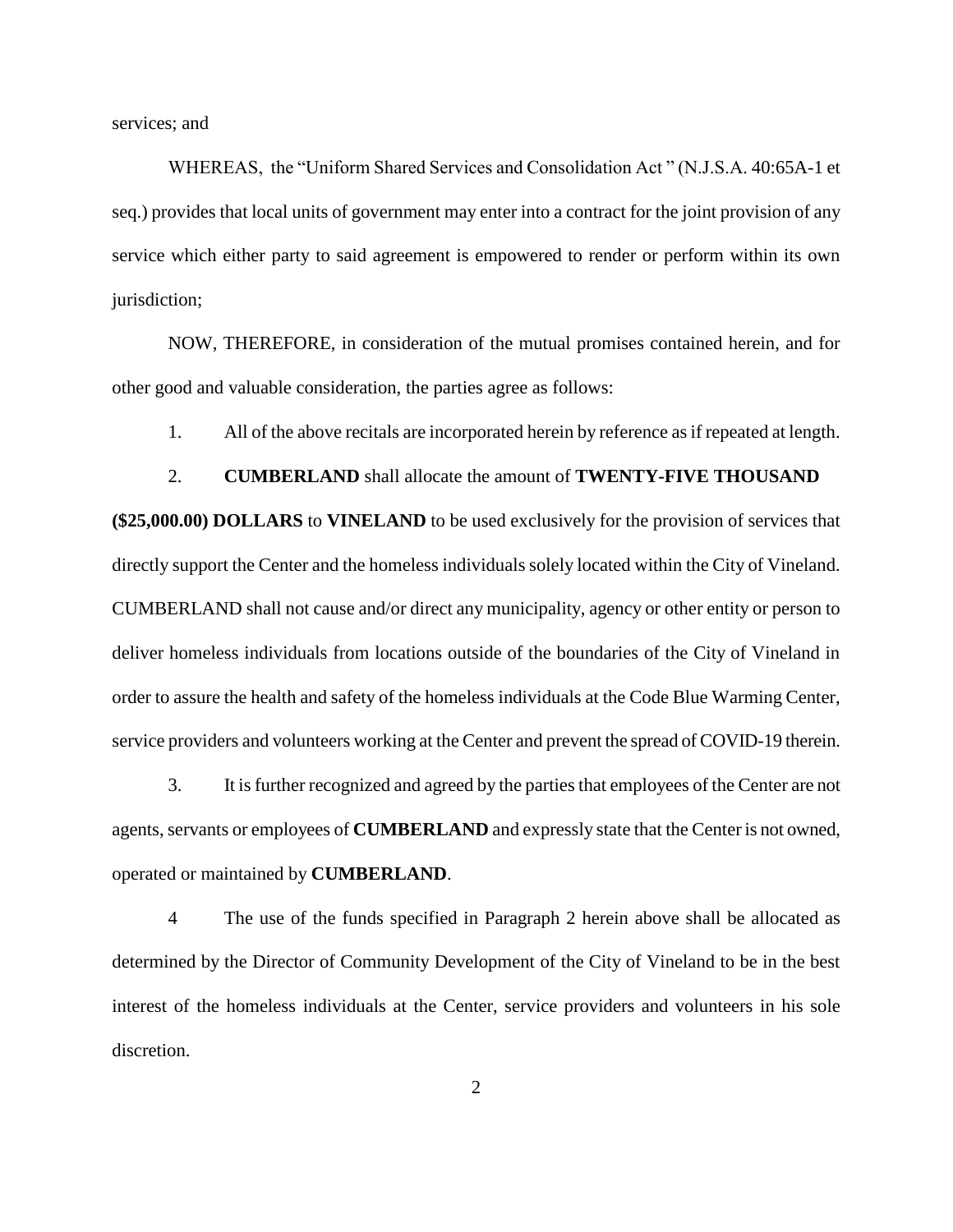5. Both parties agree to provide any additional logistic support, in an effort to meet the needs of homeless persons in the Vineland Code Blue Warming Center such as security, transportation or assistance in the transport of materials or supplies, if necessary.

6. The term of this Agreement shall be from January 1, 2022, through December 31, 2022.

7. **VINELAND** agrees to abide by the regulations of P.L. 1975, Chapter 127, Affirmative Action outlined in the Exhibit A attached hereto.

## **INSURANCE**

At all times during the term of this Shared Services Agreement, the Parties shall maintain or cause to be maintained with responsible insurers (including the Joint Insurance Fund) who are authorized to do business in the State of New Jersey, or in such other manner as may be required or permitted by law, all-risk and comprehensive general liability insurance covering and insuring against losses or damages to third parties due to defective or negligent performance of work under this Agreement.

Both the County and City of Vineland, upon the request of the other, shall provide a Certificate of Coverage evidencing that appropriate insurance coverage on behalf of the other is in full force and effect.

## **INDEMNIFICATION**

Each party shall indemnify and shall hold the other party, the members of its governing body and its officers, agents and employees harmless and defend against any and all liability, losses, costs,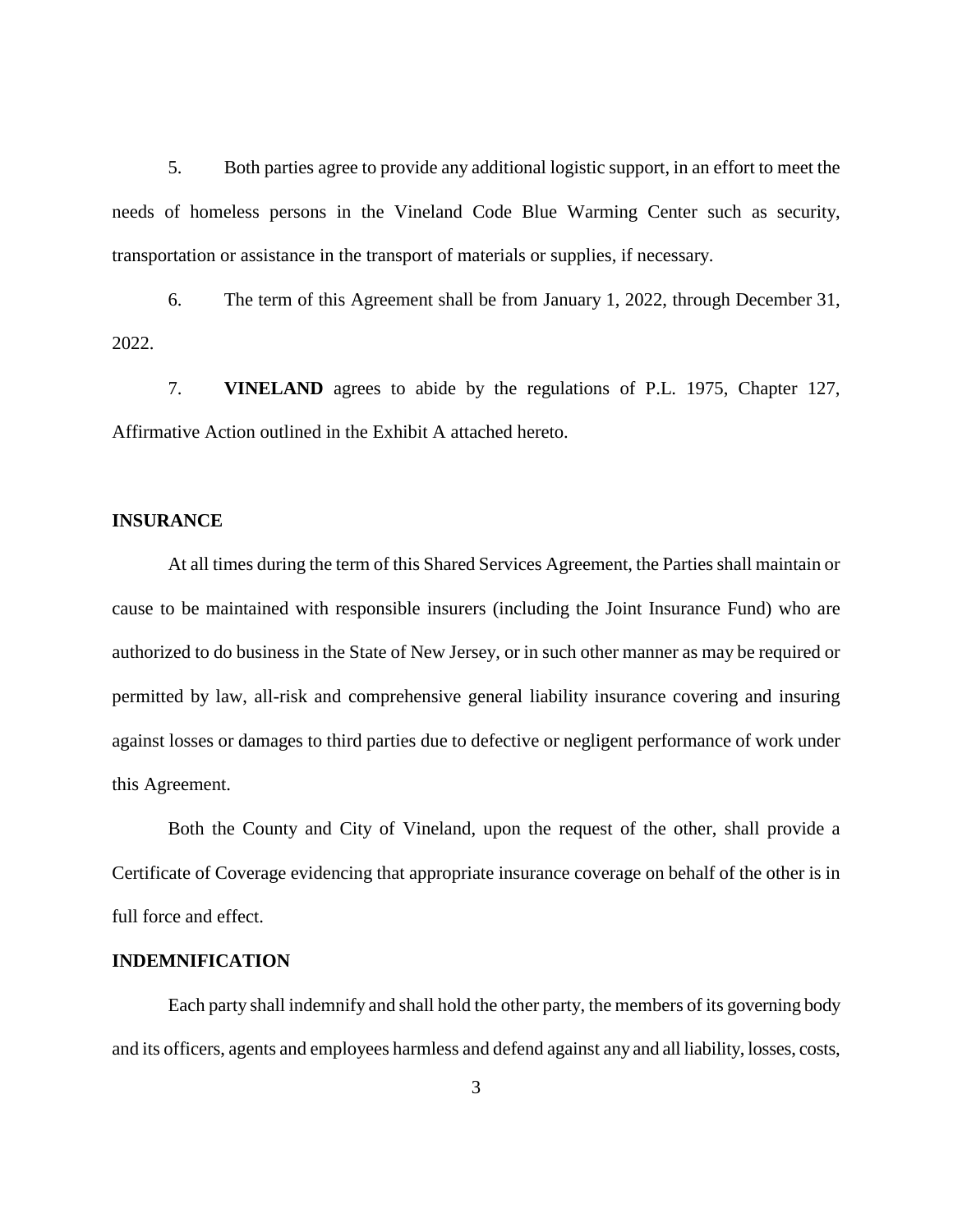damages, claims, judgments or expenses, which shall be incurred by reason of any claim, suit or action which is based upon alleged defective work or dangerous conditions arising from or related to the services performed under the terms of this Shared Services Agreement.

# **REMEDIES**

1. In the event of a violation of Paragraph 2 herein above, either party may cancel this agreement upon 24 hour written notice to the other. Should the agreement be cancelled in accordance with this Paragraph, any claim for reimbursement of funds shall be resolved in accordance with Paragraph 2 and 3 of this section.

2. In the event of any controversy or dispute between the parties every effort will be made to resolve the same through discussion and negotiations. Good faith attempts at resolution will be made and an exchange of information between the parties shall be made without the intervention of a third party. In the event that a dispute cannot be settled through direct discussions or negotiations, the parties agree to settle the dispute by mediation administered by the American Arbitration Association.

3. Any unresolved controversy or claim arising from or related to this contract shall be settled by binding arbitration administered by the American Arbitration Association in accordance with its arbitration rules and a judgment on any award rendered by the arbitrator may be entered by any court having jurisdiction thereof.

## **NO ADDITIONAL WAIVER IMPLIED BY ONE WAIVER**

In the event that any agreement which is contained in this Shared Services Agreement shall be breached by either party and thereafter such breach shall be waived by the other party, such waiver shall be limited to the particular breach so waived and shall not be a waiver of any other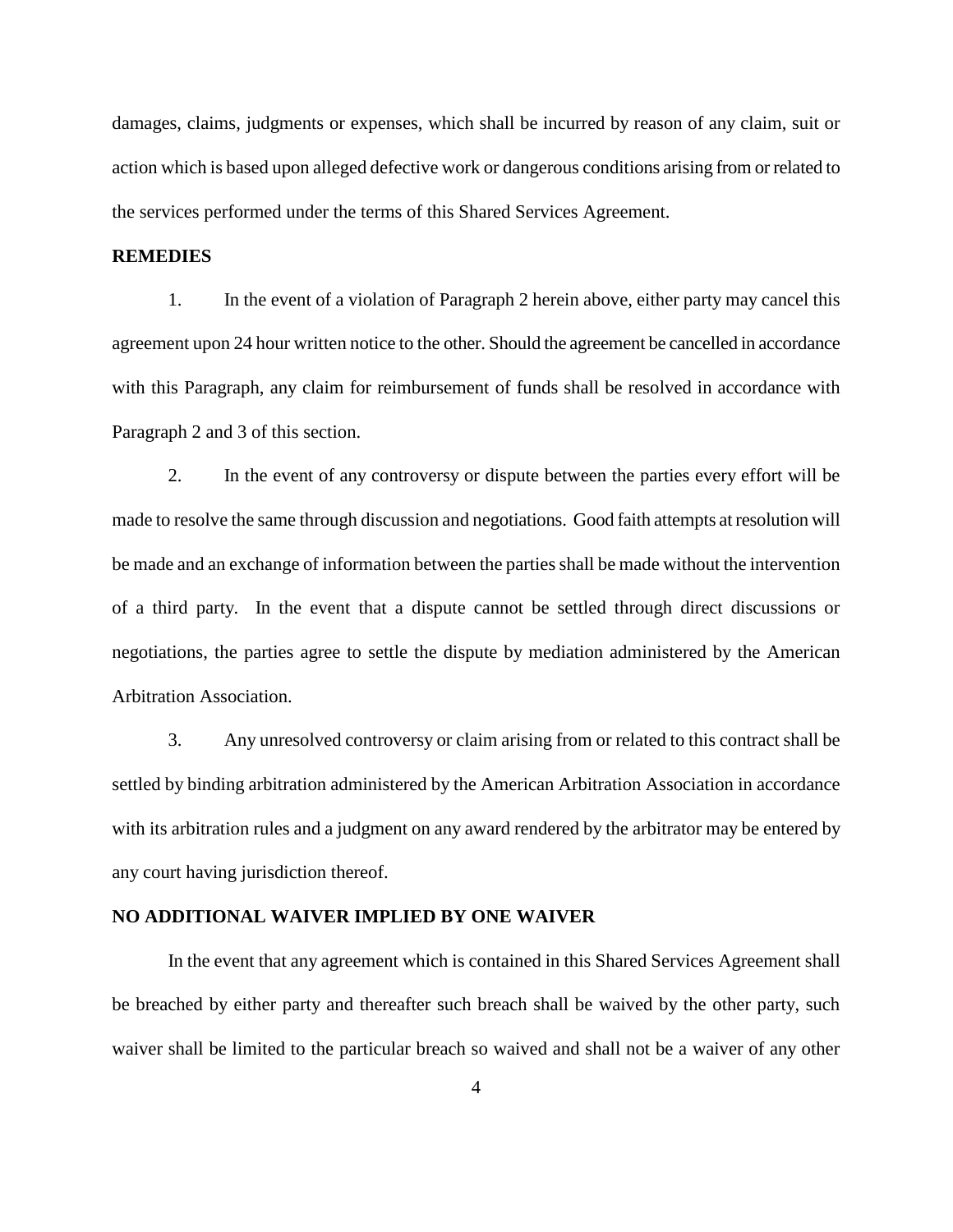breach hereunder.

#### **NO PERSONAL LIABILITY**

No covenant, condition or agreement contained in this Shared Services Agreement shall be deemed to be the covenant, condition or agreement of any past, present or future officer, agent or employee of either the parties, and neither the officers, agents or employees of any of the parties nor any official executing this Shared Services Agreement shall be liable personally on this Shared Services Agreement by reason of the execution hereof by such person or arising out of any transaction or activity relating to this Shared Services Agreement.

#### **MISCELLANEOUS**

1. Amendment. This Shared Services Agreement may not be amended or modified for any reason without the express prior written consent of the parties hereto.

2. Successors and Assigns. This Shared Services Agreement shall inure to the benefit of and shall be binding upon the Local Units and their respective successors and assigns.

3. Severability. In the event that any provision of this Shared Services Agreement shall be held to be invalid or unenforceable by any court of competent jurisdiction, such holding shall not invalidate or render unenforceable any other provision hereof.

4. Counterparts. This Shared Services Agreement may be simultaneously executed in several counterparts, each of which shall constitute an original document and all of which shall constitute but one and the same instrument.

5. Entire Agreement. This Shared Services Agreement sets forth all the promises, covenants, agreements, conditions and undertakings between the parties hereto with respect to the subject matter hereof, and supersedes all prior or contemporaneous agreements and undertakings,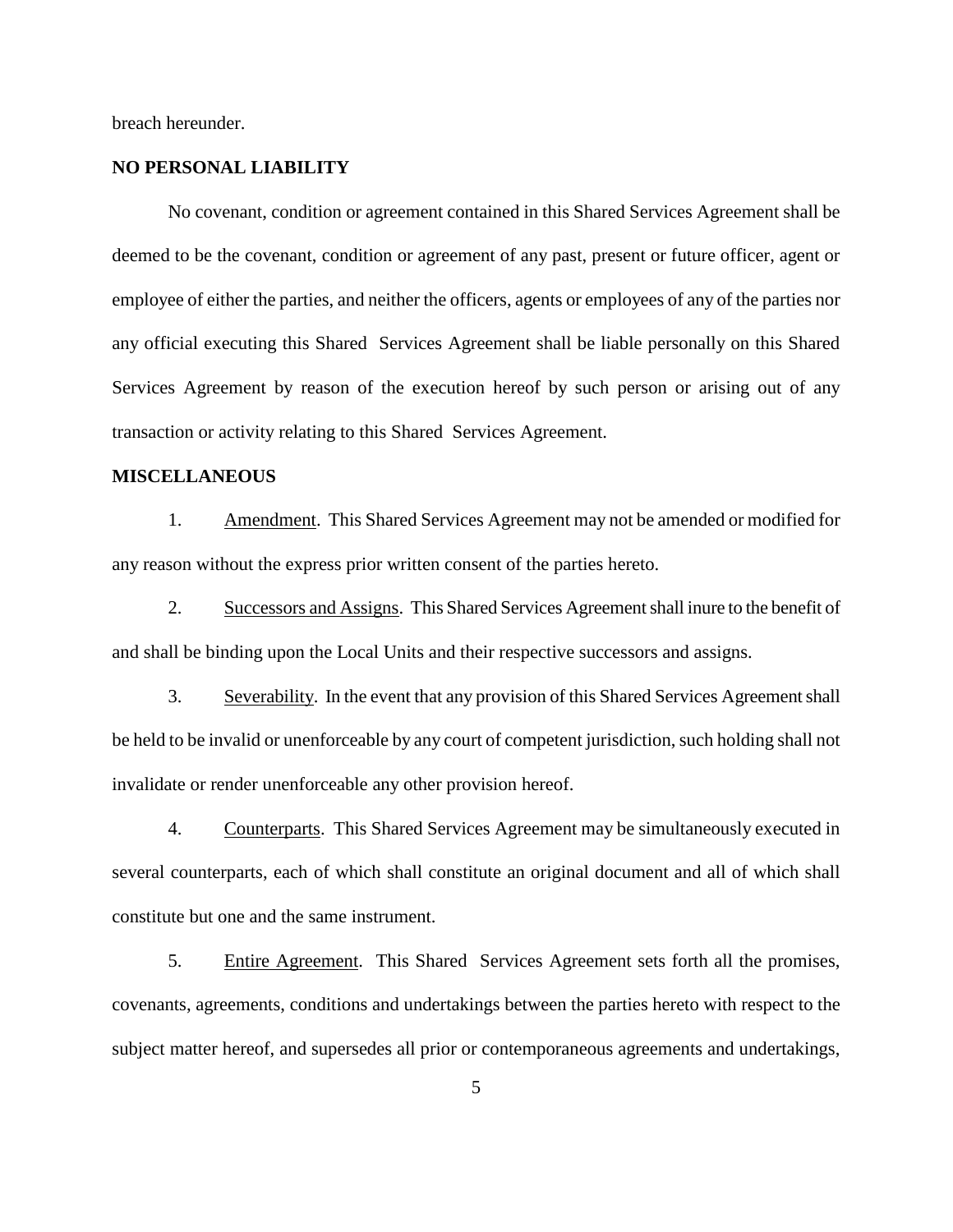inducements, or conditions, express or implied, oral or written between the parties hereto.

6. Further Assurances and Corrective Instruments. Each Local Unit shall execute, acknowledge and deliver, or cause to be executed, acknowledged and delivered, such supplements hereto and such further instruments as may reasonably be required for correcting any inadequate or incorrect description of the Project or to correct any inconsistent or ambiguous term hereof.

7. Headings. The Article and Section headings in this Shared Services Agreement are included herein for convenience of reference only and are not intended to define or limit the scope of any provision of this Shared Services Agreement.

8. Non-Waiver. It is understood and agreed that nothing which is contained in this Shared Services Agreement shall be construed as a waiver on the part of the parties, or any of them, of any right which is not explicitly waived in this Shared Services Agreement.

9. Governing Law. The terms of this Shared Services Agreement shall be governed by and construed, interpreted and enforced in accordance with the laws of the State of New Jersey.

10. Construction. Notwithstanding language which could be construed to the contrary herein, this Agreement shall, in all respects, be interpreted to conform with N.J.S.A. 52:27D-287(e) and the award letter to the County of Cumberland from the Division of Family Development specifying the appropriate use of funds.

In accordance with N.J.S.A. 40A:65-1, *et seq.* this Agreement shall be filed with the Division of Local Government Services.

6